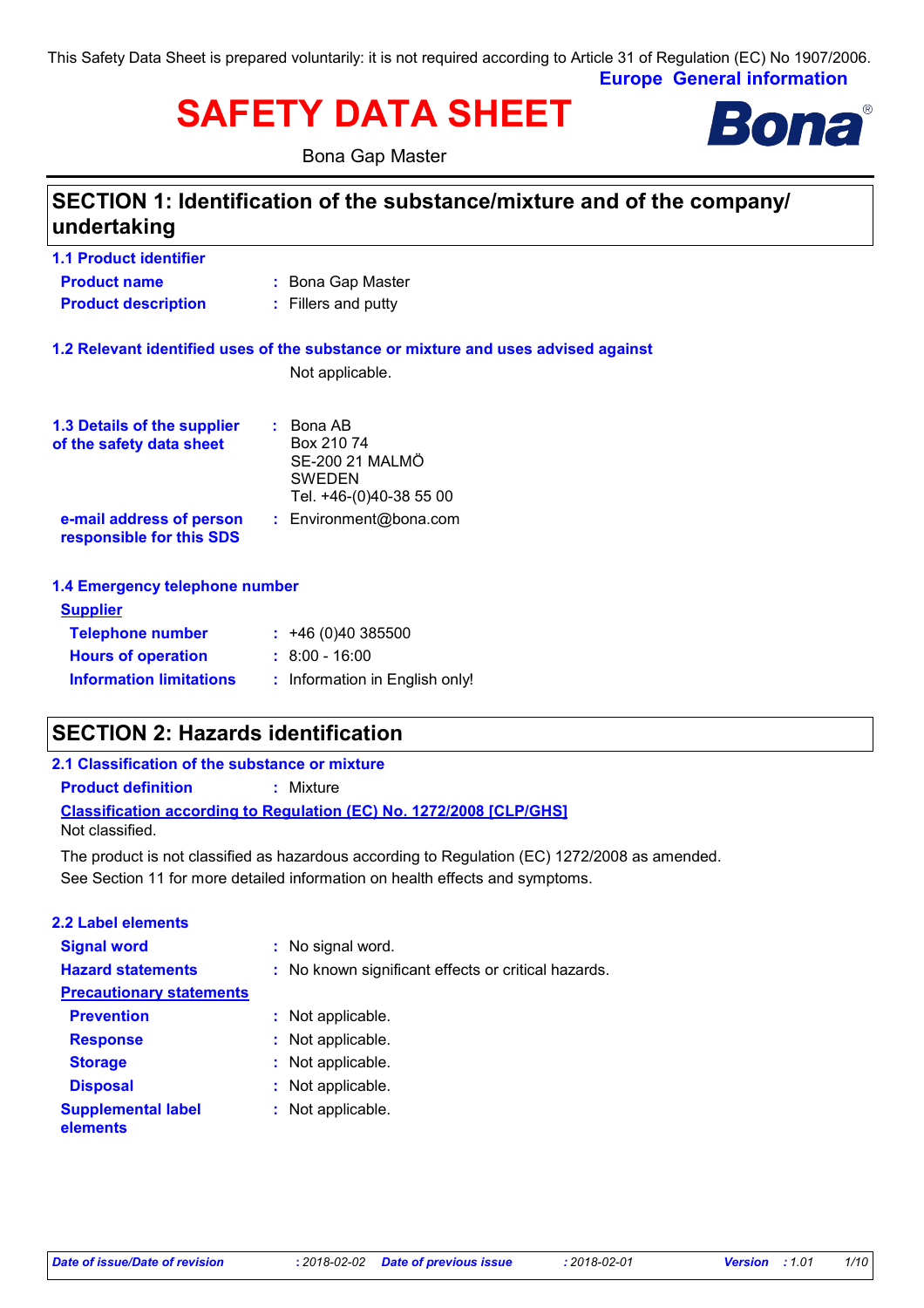# **SECTION 2: Hazards identification**

| <b>Annex XVII - Restrictions</b><br>on the manufacture,<br>placing on the market and<br>use of certain dangerous<br>substances, mixtures and<br><b>articles</b> | : Not applicable. |
|-----------------------------------------------------------------------------------------------------------------------------------------------------------------|-------------------|
| Special packaging requirements                                                                                                                                  |                   |
| <b>Containers to be fitted</b><br>with child-resistant<br>fastenings                                                                                            | : Not applicable. |
| <b>Tactile warning of danger : Not applicable.</b>                                                                                                              |                   |
| 2.3 Other hazards                                                                                                                                               |                   |

**Other hazards which do not result in classification :** None known.

# **SECTION 3: Composition/information on ingredients**

#### **3.2 Mixtures :** Mixture

There are no ingredients present which, within the current knowledge of the supplier and in the concentrations applicable, are classified as hazardous to health or the environment, are PBTs, vPvBs or Substances of equivalent concern, or have been assigned a workplace exposure limit and hence require reporting in this section.

# **SECTION 4: First aid measures**

#### **4.1 Description of first aid measures**

| <b>General</b>                    | : In all cases of doubt, or when symptoms persist, seek medical attention. Never give<br>anything by mouth to an unconscious person. If unconscious, place in recovery<br>position and seek medical advice. |
|-----------------------------------|-------------------------------------------------------------------------------------------------------------------------------------------------------------------------------------------------------------|
| <b>Eye contact</b>                | : Remove contact lenses, irrigate copiously with clean, fresh water, holding the<br>eyelids apart for at least 10 minutes and seek immediate medical advice.                                                |
| <b>Inhalation</b>                 | : Remove to fresh air. Keep person warm and at rest. If not breathing, if breathing is<br>irregular or if respiratory arrest occurs, provide artificial respiration or oxygen by<br>trained personnel.      |
| <b>Skin contact</b>               | : Remove contaminated clothing and shoes. Wash skin thoroughly with soap and<br>water or use recognised skin cleanser. Do NOT use solvents or thinners.                                                     |
| <b>Ingestion</b>                  | : If swallowed, seek medical advice immediately and show the container or label.<br>Keep person warm and at rest. Do NOT induce vomiting.                                                                   |
| <b>Protection of first-aiders</b> | : No action shall be taken involving any personal risk or without suitable training.                                                                                                                        |

#### **4.2 Most important symptoms and effects, both acute and delayed**

There are no data available on the mixture itself. The product is not classified as hazardous according to Regulation (EC) 1272/2008 as amended.

If splashed in the eyes, the liquid may cause irritation and reversible damage. This takes into account, where known, delayed and immediate effects and also chronic effects of components from short-term and long-term exposure by oral, inhalation and dermal routes of exposure and eye contact.

#### **4.3 Indication of any immediate medical attention and special treatment needed**

| <b>Notes to physician</b>  | Treat symptomatically. Contact poison treatment specialist immediately if large<br>quantities have been ingested or inhaled. |
|----------------------------|------------------------------------------------------------------------------------------------------------------------------|
| <b>Specific treatments</b> | No specific treatment.                                                                                                       |

See toxicological information (Section 11)

| Date of issue/Date of revision | : 2018-02-02 Date of previous issue | : 2018-02-01 | <b>Version</b> : 1.01 | 2/10 |
|--------------------------------|-------------------------------------|--------------|-----------------------|------|
|--------------------------------|-------------------------------------|--------------|-----------------------|------|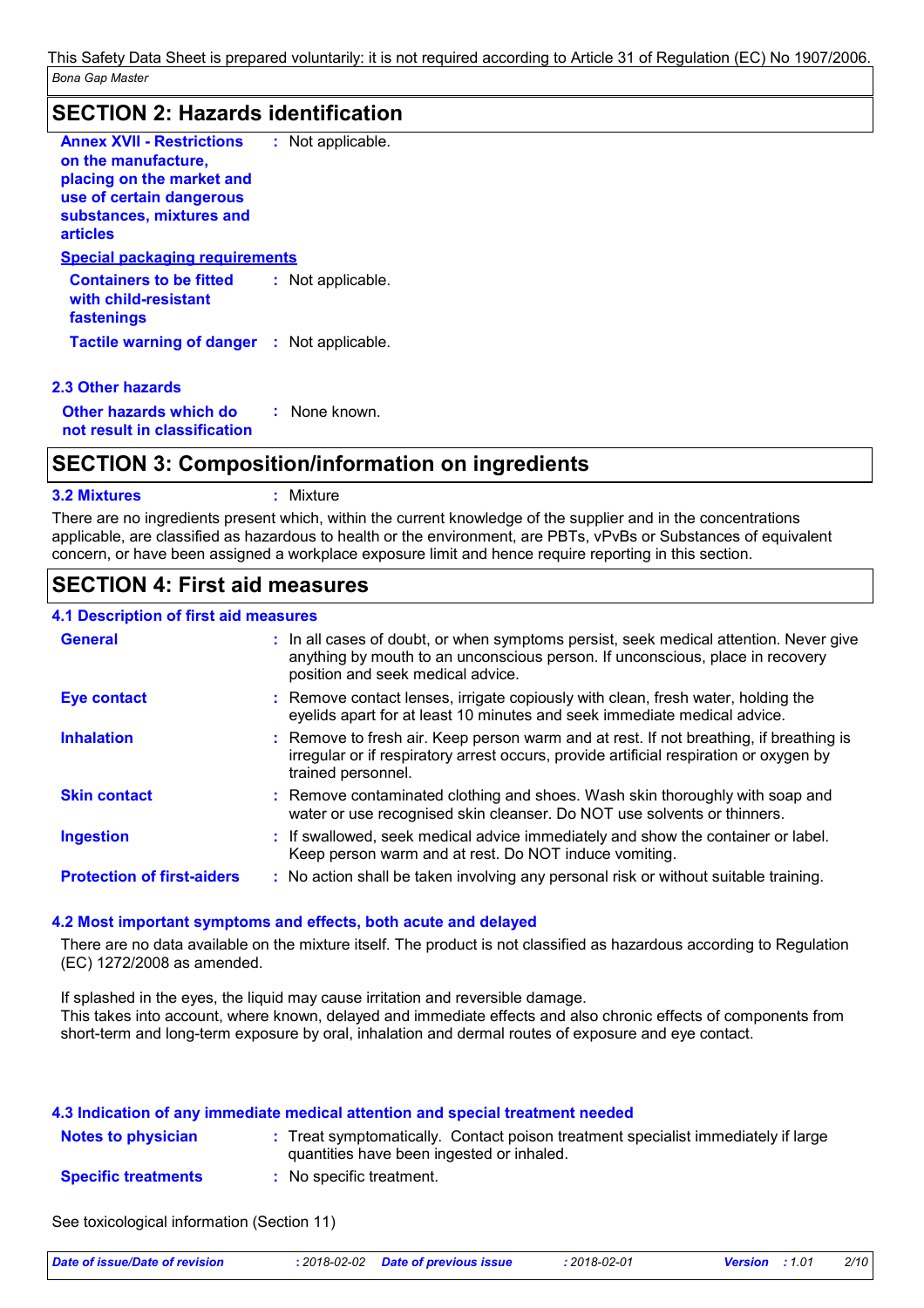# **SECTION 5: Firefighting measures**

| 5.1 Extinguishing media                                  |                                                                                                                              |
|----------------------------------------------------------|------------------------------------------------------------------------------------------------------------------------------|
| <b>Suitable extinguishing</b><br>media                   | : Recommended: alcohol-resistant foam, $CO2$ , powders, water spray.                                                         |
| <b>Unsuitable extinguishing</b><br>media                 | : Do not use water jet.                                                                                                      |
|                                                          | 5.2 Special hazards arising from the substance or mixture                                                                    |
| <b>Hazards from the</b><br>substance or mixture          | : Fire will produce dense black smoke. Exposure to decomposition products may<br>cause a health hazard.                      |
| <b>Hazardous thermal</b><br>decomposition products       | : Decomposition products may include the following materials: carbon monoxide,<br>carbon dioxide, smoke, oxides of nitrogen. |
| <b>5.3 Advice for firefighters</b>                       |                                                                                                                              |
| <b>Special protective actions</b><br>for fire-fighters   | : Cool closed containers exposed to fire with water. Do not release runoff from fire to<br>drains or watercourses.           |
| <b>Special protective</b><br>equipment for fire-fighters | : Appropriate breathing apparatus may be required.                                                                           |

# **SECTION 6: Accidental release measures**

|                                                                | 6.1 Personal precautions, protective equipment and emergency procedures                                                                                                                                                                                                            |
|----------------------------------------------------------------|------------------------------------------------------------------------------------------------------------------------------------------------------------------------------------------------------------------------------------------------------------------------------------|
| For non-emergency<br>personnel                                 | : Avoid breathing vapour or mist. Refer to protective measures listed in sections 7<br>and $8.$                                                                                                                                                                                    |
|                                                                | <b>For emergency responders</b> : If specialised clothing is required to deal with the spillage, take note of any<br>information in Section 8 on suitable and unsuitable materials. See also the<br>information in "For non-emergency personnel".                                  |
| <b>6.2 Environmental</b><br><b>precautions</b>                 | : Do not allow to enter drains or watercourses. If the product contaminates lakes,<br>rivers, or sewers, inform the appropriate authorities in accordance with local<br>regulations.                                                                                               |
| 6.3 Methods and material<br>for containment and<br>cleaning up | : Contain and collect spillage with non-combustible, absorbent material e.g. sand,<br>earth, vermiculite or diatomaceous earth and place in container for disposal<br>according to local regulations (see Section 13). Preferably clean with a detergent.<br>Avoid using solvents. |
| 6.4 Reference to other<br><b>sections</b>                      | : See Section 1 for emergency contact information.<br>See Section 8 for information on appropriate personal protective equipment.<br>See Section 13 for additional waste treatment information.                                                                                    |

### **SECTION 7: Handling and storage**

The information in this section contains generic advice and guidance. The list of Identified Uses in Section 1 should be consulted for any available use-specific information provided in the Exposure Scenario(s).

| <b>7.1 Precautions for safe</b><br>handling | : Avoid contact with skin and eyes. Avoid inhalation of vapour, spray or mist.<br>Eating, drinking and smoking should be prohibited in areas where this material is |
|---------------------------------------------|---------------------------------------------------------------------------------------------------------------------------------------------------------------------|
|                                             | handled, stored and processed.                                                                                                                                      |
|                                             | Put on appropriate personal protective equipment (see Section 8).                                                                                                   |
|                                             | Never use pressure to empty. Container is not a pressure vessel.                                                                                                    |
|                                             | Always keep in containers made from the same material as the original one.                                                                                          |
|                                             | Comply with the health and safety at work laws.                                                                                                                     |
|                                             | Do not allow to enter drains or watercourses.                                                                                                                       |

#### **7.2 Conditions for safe storage, including any incompatibilities**

| Date of issue/Date of revision | : 2018-02-02 Date of previous issue | : 2018-02-01 | <b>Version</b> : 1.01 | 3/10 |
|--------------------------------|-------------------------------------|--------------|-----------------------|------|
|                                |                                     |              |                       |      |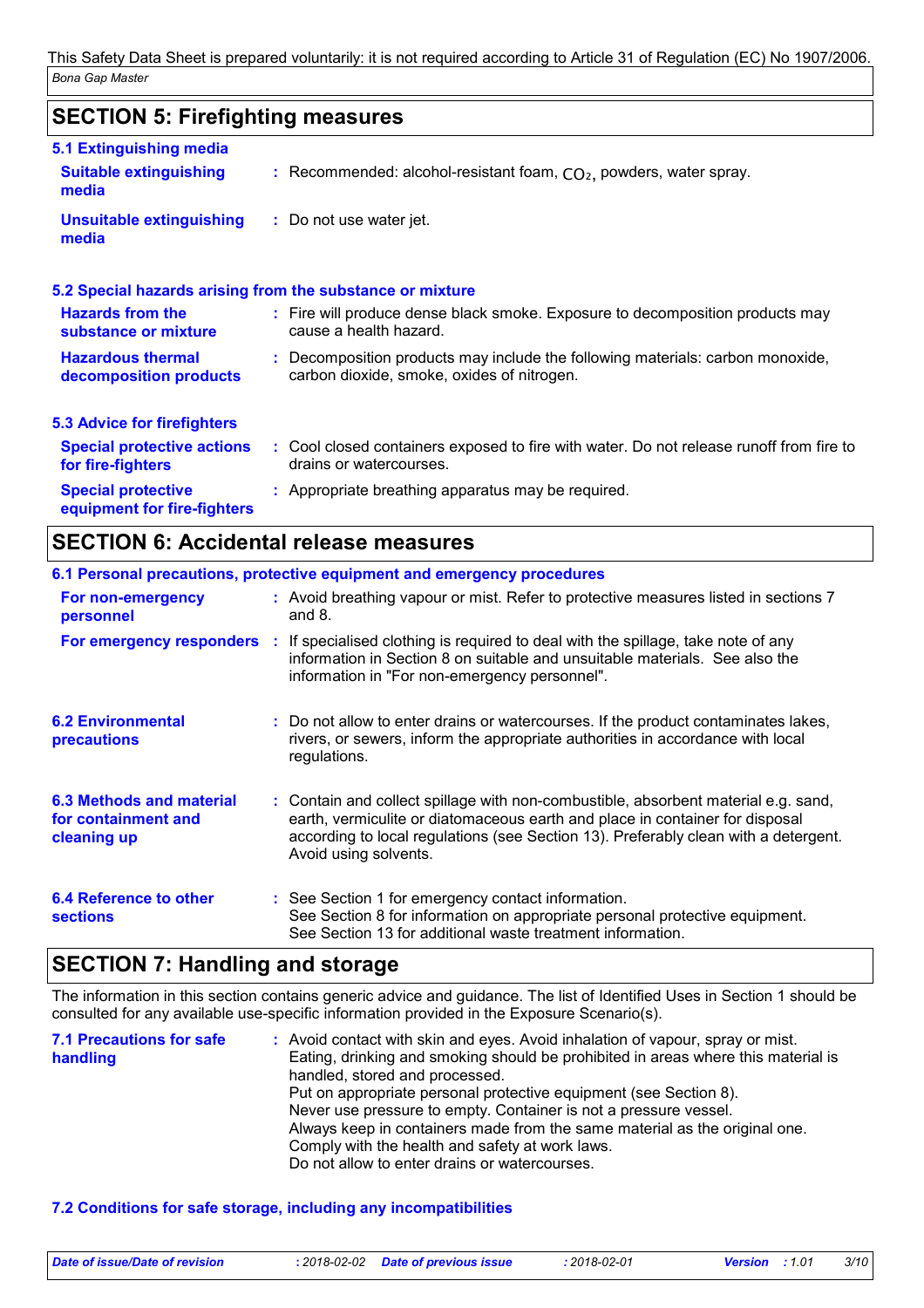# **SECTION 7: Handling and storage**

Store in accordance with local regulations.

#### **Notes on joint storage**

Keep away from: oxidising agents, strong alkalis, strong acids.

**Additional information on storage conditions**

Store in a dry, cool and well-ventilated area. Keep container tightly closed.

No smoking. Prevent unauthorised access. Containers that have been opened must be carefully resealed and kept upright to prevent leakage.

#### **7.3 Specific end use(s)**

**Recommendations :**

: Not available. : Not available.

**Industrial sector specific : solutions**

# **SECTION 8: Exposure controls/personal protection**

The information in this section contains generic advice and guidance. Information is provided based on typical anticipated uses of the product. Additional measures might be required for bulk handling or other uses that could significantly increase worker exposure or environmental releases.

#### **8.1 Control parameters**

#### **Occupational exposure limits**

No exposure limit value known.

Recommended monitoring : If this product contains ingredients with exposure limits, personal, workplace **procedures** atmosphere or biological monitoring may be required to determine the effectiveness of the ventilation or other control measures and/or the necessity to use respiratory protective equipment. Reference should be made to monitoring standards, such as the following: European Standard EN 689 (Workplace atmospheres - Guidance for the assessment of exposure by inhalation to chemical agents for comparison with limit values and measurement strategy) European Standard EN 14042 (Workplace atmospheres - Guide for the application and use of procedures for the assessment of exposure to chemical and biological agents) European Standard EN 482 (Workplace atmospheres - General requirements for the performance of procedures for the measurement of chemical agents) Reference to national guidance documents for methods for the determination of hazardous substances will also be required.

#### **DNELs/DMELs**

No DNELs/DMELs available.

#### **PNECs**

No PNECs available

| <b>8.2 Exposure controls</b>                     |                                                                                                                                                                                                                                                                                                                                                                                                   |
|--------------------------------------------------|---------------------------------------------------------------------------------------------------------------------------------------------------------------------------------------------------------------------------------------------------------------------------------------------------------------------------------------------------------------------------------------------------|
| <b>Appropriate engineering</b><br>controls       | : Provide adequate ventilation. Where reasonably practicable, this should be<br>achieved by the use of local exhaust ventilation and good general extraction.                                                                                                                                                                                                                                     |
| <b>Individual protection measures</b>            |                                                                                                                                                                                                                                                                                                                                                                                                   |
| <b>Hygiene measures</b>                          | : Wash hands, forearms and face thoroughly after handling chemical products, before<br>eating, smoking and using the lavatory and at the end of the working period.<br>Appropriate techniques should be used to remove potentially contaminated clothing.<br>Wash contaminated clothing before reusing. Ensure that eyewash stations and<br>safety showers are close to the workstation location. |
| <b>Eye/face protection</b>                       | : Use safety eyewear designed to protect against splash of liquids.                                                                                                                                                                                                                                                                                                                               |
| <b>Skin protection</b><br><b>Hand protection</b> |                                                                                                                                                                                                                                                                                                                                                                                                   |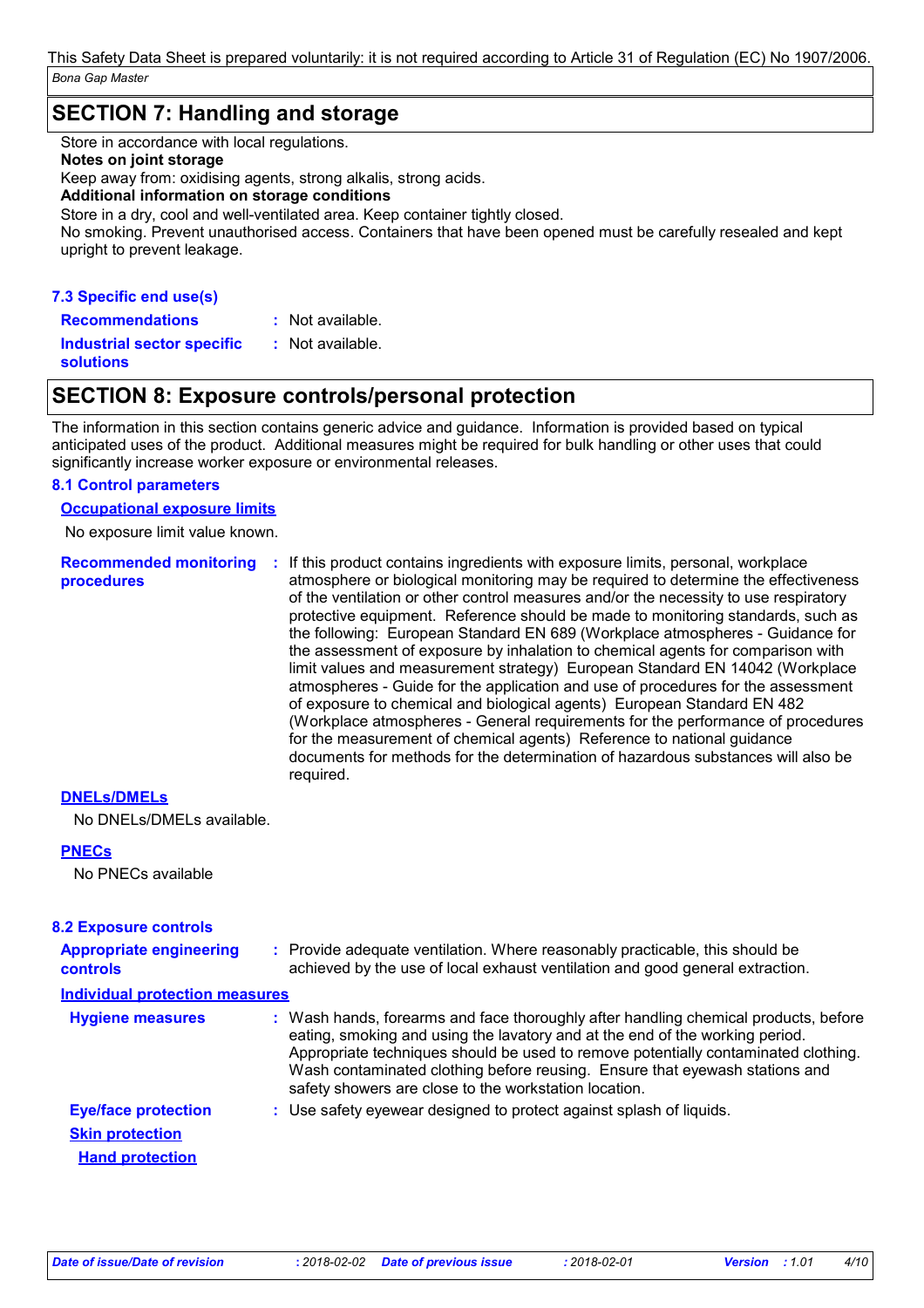# **SECTION 8: Exposure controls/personal protection**

There is no one glove material or combination of materials that will give unlimited resistance to any individual or combination of chemicals.

The breakthrough time must be greater than the end use time of the product.

The instructions and information provided by the glove manufacturer on use, storage, maintenance and replacement must be followed.

Gloves should be replaced regularly and if there is any sign of damage to the glove material.

Always ensure that gloves are free from defects and that they are stored and used correctly.

The performance or effectiveness of the glove may be reduced by physical/chemical damage and poor maintenance.

Barrier creams may help to protect the exposed areas of the skin but should not be applied once exposure has occurred.

| <b>Gloves</b>                             | : For prolonged or repeated handling, use the following type of gloves:                                                                                                                                                         |  |
|-------------------------------------------|---------------------------------------------------------------------------------------------------------------------------------------------------------------------------------------------------------------------------------|--|
|                                           | Recommended: nitrile rubber                                                                                                                                                                                                     |  |
|                                           | The recommendation for the type or types of glove to use when handling this<br>product is based on information from the following source:                                                                                       |  |
|                                           | The user must check that the final choice of type of glove selected for handling this<br>product is the most appropriate and takes into account the particular conditions of<br>use, as included in the user's risk assessment. |  |
| <b>Body protection</b>                    | : Not applicable.                                                                                                                                                                                                               |  |
| <b>Other skin protection</b>              | : Appropriate footwear and any additional skin protection measures should be<br>selected based on the task being performed and the risks involved and should be<br>approved by a specialist before handling this product.       |  |
| <b>Respiratory protection</b>             | : Not applicable.                                                                                                                                                                                                               |  |
| <b>Environmental exposure</b><br>controls | : Do not allow to enter drains or watercourses.                                                                                                                                                                                 |  |
|                                           |                                                                                                                                                                                                                                 |  |

# **SECTION 9: Physical and chemical properties**

| 9.1 Information on basic physical and chemical properties   |                                                                 |                |      |
|-------------------------------------------------------------|-----------------------------------------------------------------|----------------|------|
| <b>Appearance</b>                                           |                                                                 |                |      |
| <b>Physical state</b>                                       | : Solid. [Paste.]                                               |                |      |
| <b>Colour</b>                                               | : Various                                                       |                |      |
| <b>Odour</b>                                                | : Faint odour.                                                  |                |      |
| <b>Odour threshold</b>                                      | : Not applicable.                                               |                |      |
| pH                                                          | : Not applicable.                                               |                |      |
| <b>Melting point/freezing point</b>                         | : Not available.                                                |                |      |
| <b>Initial boiling point and</b><br>boiling range           | $:$ >100 $^{\circ}$ C                                           |                |      |
| <b>Flash point</b>                                          | : Not available.                                                |                |      |
| <b>Evaporation rate</b>                                     | : Not available.                                                |                |      |
| <b>Flammability (solid, gas)</b>                            | : Not applicable.                                               |                |      |
| <b>Upper/lower flammability or</b><br>explosive limits      | : Not applicable.                                               |                |      |
| <b>Vapour pressure</b>                                      | : 2,3 kPa [room temperature]                                    |                |      |
| <b>Vapour density</b>                                       | : Not available.                                                |                |      |
| <b>Relative density</b>                                     | : 1, 5                                                          |                |      |
| <b>Solubility(ies)</b>                                      | : Soluble in the following materials: cold water and hot water. |                |      |
| Partition coefficient: n-octanol/: Not applicable.<br>water |                                                                 |                |      |
| <b>Auto-ignition temperature</b>                            | : Not available.                                                |                |      |
| <b>Decomposition temperature</b>                            | : Not applicable.                                               |                |      |
| <b>Viscosity</b>                                            | : Dynamic (room temperature): 23000 mPa·s                       |                |      |
| <b>Date of issue/Date of revision</b>                       | : 2018-02-02 Date of previous issue<br>$: 2018 - 02 - 01$       | Version : 1.01 | 5/10 |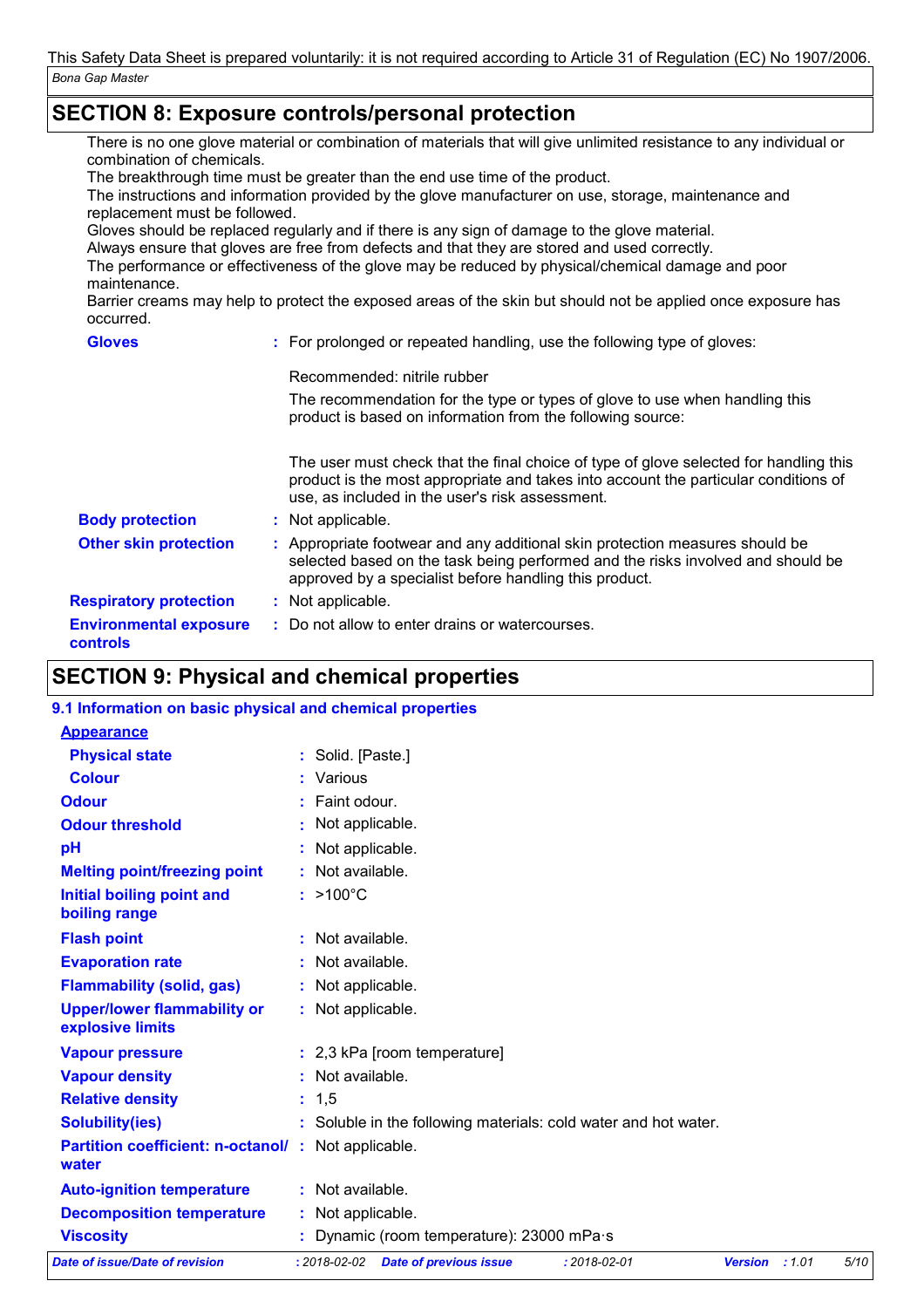| <b>SECTION 9: Physical and chemical properties</b> |                                                                                                                                         |  |  |
|----------------------------------------------------|-----------------------------------------------------------------------------------------------------------------------------------------|--|--|
| <b>Explosive properties</b>                        | : Not available.                                                                                                                        |  |  |
| <b>Oxidising properties</b>                        | : Not available.                                                                                                                        |  |  |
| 9.2 Other information                              |                                                                                                                                         |  |  |
| <b>Solubility in water</b>                         | : Not available.                                                                                                                        |  |  |
| No additional information.                         |                                                                                                                                         |  |  |
| <b>SECTION 10: Stability and reactivity</b>        |                                                                                                                                         |  |  |
| <b>10.1 Reactivity</b>                             | : No specific test data related to reactivity available for this product or its ingredients.                                            |  |  |
| <b>10.2 Chemical stability</b>                     | : Stable under recommended storage and handling conditions (see Section 7).                                                             |  |  |
| <b>10.3 Possibility of</b><br>hazardous reactions  | : Under normal conditions of storage and use, hazardous reactions will not occur.                                                       |  |  |
| <b>10.4 Conditions to avoid</b>                    | : When exposed to high temperatures may produce hazardous decomposition<br>products.                                                    |  |  |
| 10.5 Incompatible materials                        | Keep away from the following materials to prevent strong exothermic reactions:<br>÷.<br>oxidising agents, strong alkalis, strong acids. |  |  |
| <b>10.6 Hazardous</b><br>decomposition products    | Decomposition products may include the following materials: carbon monoxide,<br>carbon dioxide, smoke, oxides of nitrogen.              |  |  |
| ---------                                          | $\mathbf{r}$ , $\mathbf{r}$ , $\mathbf{r}$                                                                                              |  |  |

### **SECTION 11: Toxicological information**

#### **11.1 Information on toxicological effects**

There are no data available on the mixture itself. The product is not classified as hazardous according to Regulation (EC) 1272/2008 as amended.

If splashed in the eyes, the liquid may cause irritation and reversible damage. This takes into account, where known, delayed and immediate effects and also chronic effects of components from short-term and long-term exposure by oral, inhalation and dermal routes of exposure and eye contact.

| <b>Acute toxicity</b>                                   |                                                     |                    |                |      |
|---------------------------------------------------------|-----------------------------------------------------|--------------------|----------------|------|
| <b>Conclusion/Summary</b>                               | : Not available.                                    |                    |                |      |
| <b>Acute toxicity estimates</b>                         |                                                     |                    |                |      |
| Not available.                                          |                                                     |                    |                |      |
| <b>Irritation/Corrosion</b>                             |                                                     |                    |                |      |
| <b>Conclusion/Summary</b>                               | : Not available.                                    |                    |                |      |
| <b>Sensitisation</b>                                    |                                                     |                    |                |      |
| <b>Conclusion/Summary</b>                               | $:$ Not available.                                  |                    |                |      |
| <b>Mutagenicity</b>                                     |                                                     |                    |                |      |
| <b>Conclusion/Summary</b>                               | $:$ Not available.                                  |                    |                |      |
| <b>Carcinogenicity</b>                                  |                                                     |                    |                |      |
| <b>Conclusion/Summary</b>                               | : Not available.                                    |                    |                |      |
| <b>Reproductive toxicity</b>                            |                                                     |                    |                |      |
| <b>Conclusion/Summary</b>                               | : Not available.                                    |                    |                |      |
| <b>Teratogenicity</b>                                   |                                                     |                    |                |      |
| <b>Conclusion/Summary</b>                               | : Not available.                                    |                    |                |      |
| <b>Specific target organ toxicity (single exposure)</b> |                                                     |                    |                |      |
| Date of issue/Date of revision                          | $: 2018 - 02 - 02$<br><b>Date of previous issue</b> | $: 2018 - 02 - 01$ | Version : 1.01 | 6/10 |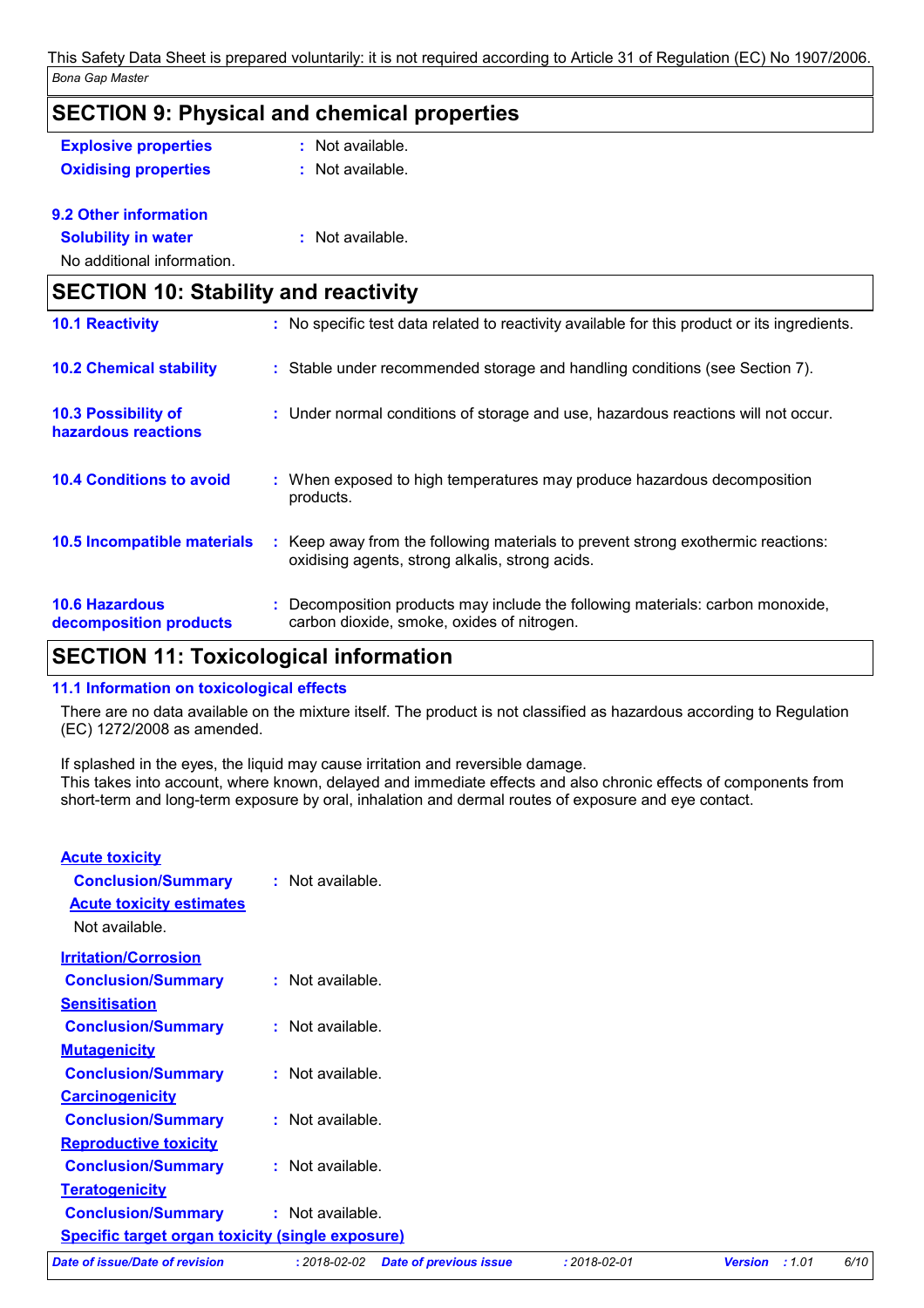*Bona Gap Master* This Safety Data Sheet is prepared voluntarily: it is not required according to Article 31 of Regulation (EC) No 1907/2006.

### **SECTION 11: Toxicological information**

#### Not available.

**Specific target organ toxicity (repeated exposure)**

Not available.

#### **Aspiration hazard**

Not available.

**Other information :**

: Not available.

# **SECTION 12: Ecological information**

#### **12.1 Toxicity**

There are no data available on the mixture itself. Do not allow to enter drains or watercourses.

The mixture has been assessed following the summation method of the CLP Regulation (EC) No 1272/2008 and is not classified as hazardous to the environment.

**Conclusion/Summary :** Not available.

#### **12.2 Persistence and degradability**

#### **Conclusion/Summary :** Not available.

| <b>Product/ingredient name</b> Aquatic half-life | <b>Photolysis</b> | Biodegradability |
|--------------------------------------------------|-------------------|------------------|
| . .                                              |                   | Not readily      |

#### **12.3 Bioaccumulative potential**

Not available.

#### **12.4 Mobility in soil**

| <b>Soil/water partition</b><br>coefficient $(K_{oc})$ | : Not available. |
|-------------------------------------------------------|------------------|
| <b>Mobility</b>                                       | : Not available. |

#### **12.5 Results of PBT and vPvB assessment**

| <b>PBT</b>  | : Not applicable. |
|-------------|-------------------|
| <b>vPvB</b> | : Not applicable. |

**12.6 Other adverse effects** : No known significant effects or critical hazards.

# **SECTION 13: Disposal considerations**

The information in this section contains generic advice and guidance. The list of Identified Uses in Section 1 should be consulted for any available use-specific information provided in the Exposure Scenario(s).

#### **13.1 Waste treatment methods**

| <b>Product</b>             |                                                                                                                                                                                                                                                                                                                                                                                                                                                                                                                                                      |
|----------------------------|------------------------------------------------------------------------------------------------------------------------------------------------------------------------------------------------------------------------------------------------------------------------------------------------------------------------------------------------------------------------------------------------------------------------------------------------------------------------------------------------------------------------------------------------------|
| <b>Methods of disposal</b> | : The generation of waste should be avoided or minimised wherever possible.<br>Disposal of this product, solutions and any by-products should at all times comply<br>with the requirements of environmental protection and waste disposal legislation<br>and any regional local authority requirements. Dispose of surplus and non-<br>recyclable products via a licensed waste disposal contractor. Waste should not be<br>disposed of untreated to the sewer unless fully compliant with the requirements of<br>all authorities with jurisdiction. |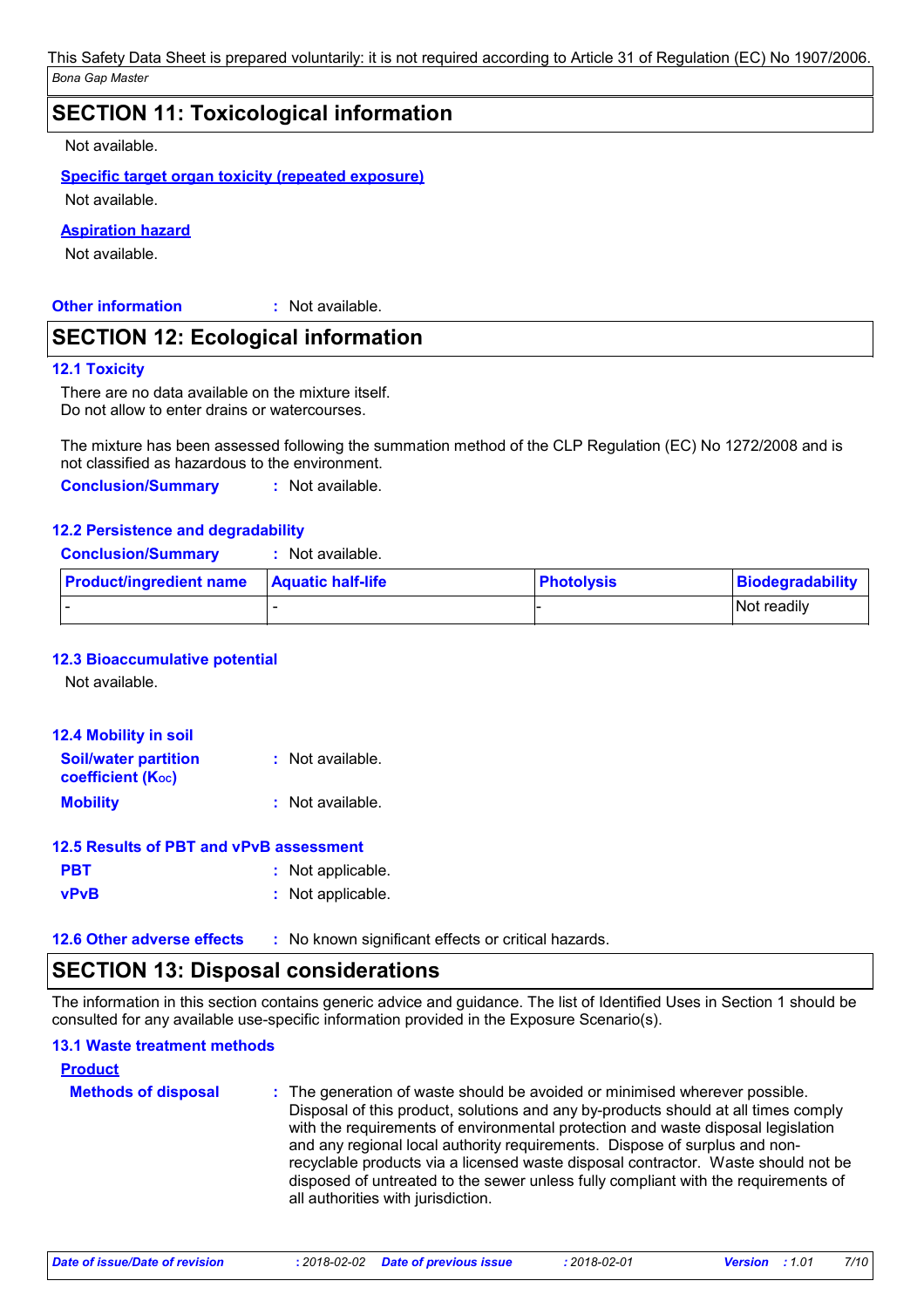| <b>Hazardous waste</b>         | : Within the present knowledge of the supplier, this product is not regarded as<br>hazardous waste, as defined by EU Directive 2008/98/EC.                                                                                                                                                                                                         |
|--------------------------------|----------------------------------------------------------------------------------------------------------------------------------------------------------------------------------------------------------------------------------------------------------------------------------------------------------------------------------------------------|
| <b>Disposal considerations</b> | : Do not allow to enter drains or watercourses.<br>Dispose of according to all federal, state and local applicable regulations.<br>If this product is mixed with other wastes, the original waste product code may no<br>longer apply and the appropriate code should be assigned.<br>For further information, contact your local waste authority. |
| European waste catalogue (EWC) |                                                                                                                                                                                                                                                                                                                                                    |
|                                | The European Waste Catalogue classification of this product, when disposed of as waste, is:                                                                                                                                                                                                                                                        |
| <b>Waste code</b>              | <b>Waste designation</b>                                                                                                                                                                                                                                                                                                                           |
| 08 04 10                       | waste adhesives and sealants other than those mentioned in 08 04 09                                                                                                                                                                                                                                                                                |
| <b>Packaging</b>               |                                                                                                                                                                                                                                                                                                                                                    |
| <b>Methods of disposal</b>     | : The generation of waste should be avoided or minimised wherever possible. Waste<br>packaging should be recycled. Incineration or landfill should only be considered                                                                                                                                                                              |

#### **Special precautions :** when recycling is not feasible. This material and its container must be disposed of in a safe way. Empty containers or liners may retain some product residues. Avoid dispersal of spilt material and runoff and contact with soil, waterways, drains and sewers. **Disposal considerations :** Using information provided in this safety data sheet, advice should be obtained from the relevant waste authority on the classification of empty containers. Empty containers must be scrapped or reconditioned. Dispose of containers contaminated by the product in accordance with local or national legal provisions. None known.

# **SECTION 14: Transport information**

|                                           | <b>ADR/RID</b>  | <b>ADN</b>               | <b>IMDG</b>    | <b>IATA</b>    |
|-------------------------------------------|-----------------|--------------------------|----------------|----------------|
| 14.1 UN number                            | Not regulated.  | Not regulated.           | Not regulated. | Not regulated. |
| 14.2 UN proper<br>shipping name           | $\qquad \qquad$ | ۰                        |                |                |
| <b>14.3 Transport</b><br>hazard class(es) |                 | $\overline{\phantom{0}}$ |                |                |
| 14.4 Packing<br>group                     |                 |                          |                |                |
| 14.5<br><b>Environmental</b><br>hazards   | No.             | No.                      | No.            | No.            |
| <b>Additional</b><br>information          |                 |                          |                |                |

**user**

**14.6 Special precautions for : Transport within user's premises:** always transport in closed containers that are upright and secure. Ensure that persons transporting the product know what to do in the event of an accident or spillage.

**14.7 Transport in bulk according to Annex II of Marpol and the IBC Code** **:** Not applicable.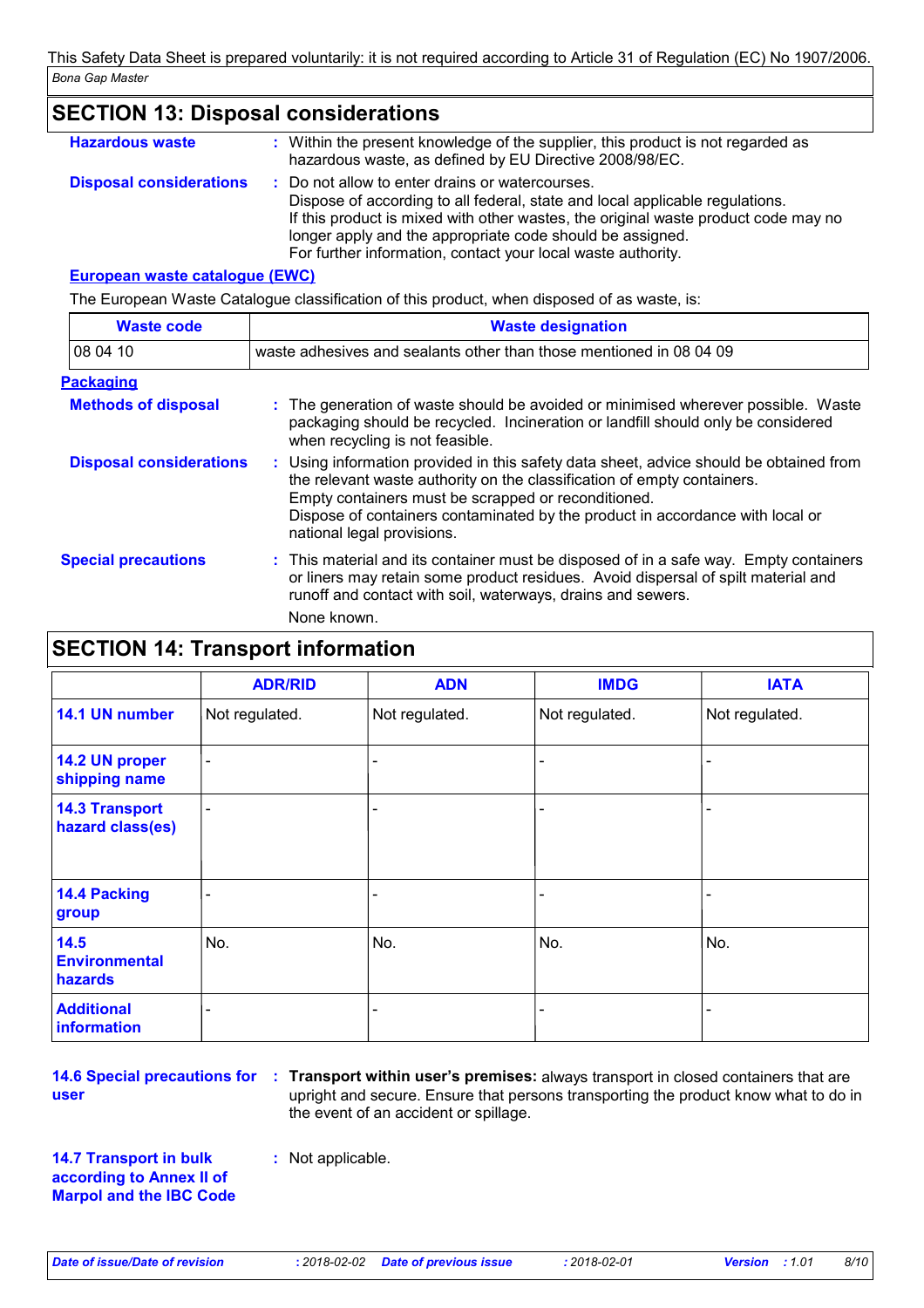# **SECTION 15: Regulatory information**

| EU Requlation (EC) No. 1907/2006 (REACH)<br><b>Annex XIV - List of substances subject to authorisation</b><br><b>Annex XIV</b><br>None of the components are listed.<br><b>Substances of very high concern</b><br>None of the components are listed.<br><b>Annex XVII - Restrictions : Not applicable.</b><br>on the manufacture,<br>placing on the market<br>and use of certain<br>dangerous substances,<br>mixtures and articles<br><b>Other EU regulations</b><br><b>VOC</b><br>: Not applicable<br><b>VOC for Ready-for-Use</b><br>: Not applicable.<br><b>Mixture</b><br>: Not determined.<br><b>Europe inventory</b><br>Ozone depleting substances (1005/2009/EU)<br>Not listed.<br><b>Prior Informed Consent (PIC) (649/2012/EU)</b><br>Not listed.<br><b>Seveso Directive</b><br>This product is not controlled under the Seveso Directive.<br><b>National requlations</b><br><b>Industrial use</b><br>: The information contained in this safety data sheet does not constitute the user's<br>own assessment of workplace risks, as required by other health and safety<br>legislation. The provisions of the national health and safety at work regulations apply<br>to the use of this product at work.<br><b>International requlations</b><br><b>Chemical Weapon Convention List Schedules I, II &amp; III Chemicals</b><br>Not listed.<br><b>Montreal Protocol (Annexes A, B, C, E)</b><br>Not listed.<br><b>Stockholm Convention on Persistent Organic Pollutants</b><br>Not listed.<br><b>Rotterdam Convention on Prior Informed Consent (PIC)</b><br>Not listed.<br><b>UNECE Aarhus Protocol on POPs and Heavy Metals</b><br>Not listed.<br><b>International lists</b><br><b>National inventory</b><br><b>Australia</b><br>: Not determined.<br><b>Canada</b><br>All components are listed or exempted.<br>Not determined.<br><b>China</b><br>Japan inventory (ENCS): Not determined.<br><b>Japan</b> | 15.1 Safety, health and environmental regulations/legislation specific for the substance or mixture |
|-----------------------------------------------------------------------------------------------------------------------------------------------------------------------------------------------------------------------------------------------------------------------------------------------------------------------------------------------------------------------------------------------------------------------------------------------------------------------------------------------------------------------------------------------------------------------------------------------------------------------------------------------------------------------------------------------------------------------------------------------------------------------------------------------------------------------------------------------------------------------------------------------------------------------------------------------------------------------------------------------------------------------------------------------------------------------------------------------------------------------------------------------------------------------------------------------------------------------------------------------------------------------------------------------------------------------------------------------------------------------------------------------------------------------------------------------------------------------------------------------------------------------------------------------------------------------------------------------------------------------------------------------------------------------------------------------------------------------------------------------------------------------------------------------------------------------------------------------------------------------------------------------------------------------|-----------------------------------------------------------------------------------------------------|
|                                                                                                                                                                                                                                                                                                                                                                                                                                                                                                                                                                                                                                                                                                                                                                                                                                                                                                                                                                                                                                                                                                                                                                                                                                                                                                                                                                                                                                                                                                                                                                                                                                                                                                                                                                                                                                                                                                                       |                                                                                                     |
|                                                                                                                                                                                                                                                                                                                                                                                                                                                                                                                                                                                                                                                                                                                                                                                                                                                                                                                                                                                                                                                                                                                                                                                                                                                                                                                                                                                                                                                                                                                                                                                                                                                                                                                                                                                                                                                                                                                       |                                                                                                     |
|                                                                                                                                                                                                                                                                                                                                                                                                                                                                                                                                                                                                                                                                                                                                                                                                                                                                                                                                                                                                                                                                                                                                                                                                                                                                                                                                                                                                                                                                                                                                                                                                                                                                                                                                                                                                                                                                                                                       |                                                                                                     |
|                                                                                                                                                                                                                                                                                                                                                                                                                                                                                                                                                                                                                                                                                                                                                                                                                                                                                                                                                                                                                                                                                                                                                                                                                                                                                                                                                                                                                                                                                                                                                                                                                                                                                                                                                                                                                                                                                                                       |                                                                                                     |
|                                                                                                                                                                                                                                                                                                                                                                                                                                                                                                                                                                                                                                                                                                                                                                                                                                                                                                                                                                                                                                                                                                                                                                                                                                                                                                                                                                                                                                                                                                                                                                                                                                                                                                                                                                                                                                                                                                                       |                                                                                                     |
|                                                                                                                                                                                                                                                                                                                                                                                                                                                                                                                                                                                                                                                                                                                                                                                                                                                                                                                                                                                                                                                                                                                                                                                                                                                                                                                                                                                                                                                                                                                                                                                                                                                                                                                                                                                                                                                                                                                       |                                                                                                     |
|                                                                                                                                                                                                                                                                                                                                                                                                                                                                                                                                                                                                                                                                                                                                                                                                                                                                                                                                                                                                                                                                                                                                                                                                                                                                                                                                                                                                                                                                                                                                                                                                                                                                                                                                                                                                                                                                                                                       |                                                                                                     |
|                                                                                                                                                                                                                                                                                                                                                                                                                                                                                                                                                                                                                                                                                                                                                                                                                                                                                                                                                                                                                                                                                                                                                                                                                                                                                                                                                                                                                                                                                                                                                                                                                                                                                                                                                                                                                                                                                                                       |                                                                                                     |
|                                                                                                                                                                                                                                                                                                                                                                                                                                                                                                                                                                                                                                                                                                                                                                                                                                                                                                                                                                                                                                                                                                                                                                                                                                                                                                                                                                                                                                                                                                                                                                                                                                                                                                                                                                                                                                                                                                                       |                                                                                                     |
|                                                                                                                                                                                                                                                                                                                                                                                                                                                                                                                                                                                                                                                                                                                                                                                                                                                                                                                                                                                                                                                                                                                                                                                                                                                                                                                                                                                                                                                                                                                                                                                                                                                                                                                                                                                                                                                                                                                       |                                                                                                     |
|                                                                                                                                                                                                                                                                                                                                                                                                                                                                                                                                                                                                                                                                                                                                                                                                                                                                                                                                                                                                                                                                                                                                                                                                                                                                                                                                                                                                                                                                                                                                                                                                                                                                                                                                                                                                                                                                                                                       |                                                                                                     |
|                                                                                                                                                                                                                                                                                                                                                                                                                                                                                                                                                                                                                                                                                                                                                                                                                                                                                                                                                                                                                                                                                                                                                                                                                                                                                                                                                                                                                                                                                                                                                                                                                                                                                                                                                                                                                                                                                                                       |                                                                                                     |
|                                                                                                                                                                                                                                                                                                                                                                                                                                                                                                                                                                                                                                                                                                                                                                                                                                                                                                                                                                                                                                                                                                                                                                                                                                                                                                                                                                                                                                                                                                                                                                                                                                                                                                                                                                                                                                                                                                                       |                                                                                                     |
|                                                                                                                                                                                                                                                                                                                                                                                                                                                                                                                                                                                                                                                                                                                                                                                                                                                                                                                                                                                                                                                                                                                                                                                                                                                                                                                                                                                                                                                                                                                                                                                                                                                                                                                                                                                                                                                                                                                       |                                                                                                     |
|                                                                                                                                                                                                                                                                                                                                                                                                                                                                                                                                                                                                                                                                                                                                                                                                                                                                                                                                                                                                                                                                                                                                                                                                                                                                                                                                                                                                                                                                                                                                                                                                                                                                                                                                                                                                                                                                                                                       |                                                                                                     |
|                                                                                                                                                                                                                                                                                                                                                                                                                                                                                                                                                                                                                                                                                                                                                                                                                                                                                                                                                                                                                                                                                                                                                                                                                                                                                                                                                                                                                                                                                                                                                                                                                                                                                                                                                                                                                                                                                                                       |                                                                                                     |
|                                                                                                                                                                                                                                                                                                                                                                                                                                                                                                                                                                                                                                                                                                                                                                                                                                                                                                                                                                                                                                                                                                                                                                                                                                                                                                                                                                                                                                                                                                                                                                                                                                                                                                                                                                                                                                                                                                                       |                                                                                                     |
|                                                                                                                                                                                                                                                                                                                                                                                                                                                                                                                                                                                                                                                                                                                                                                                                                                                                                                                                                                                                                                                                                                                                                                                                                                                                                                                                                                                                                                                                                                                                                                                                                                                                                                                                                                                                                                                                                                                       |                                                                                                     |
|                                                                                                                                                                                                                                                                                                                                                                                                                                                                                                                                                                                                                                                                                                                                                                                                                                                                                                                                                                                                                                                                                                                                                                                                                                                                                                                                                                                                                                                                                                                                                                                                                                                                                                                                                                                                                                                                                                                       |                                                                                                     |
|                                                                                                                                                                                                                                                                                                                                                                                                                                                                                                                                                                                                                                                                                                                                                                                                                                                                                                                                                                                                                                                                                                                                                                                                                                                                                                                                                                                                                                                                                                                                                                                                                                                                                                                                                                                                                                                                                                                       |                                                                                                     |
|                                                                                                                                                                                                                                                                                                                                                                                                                                                                                                                                                                                                                                                                                                                                                                                                                                                                                                                                                                                                                                                                                                                                                                                                                                                                                                                                                                                                                                                                                                                                                                                                                                                                                                                                                                                                                                                                                                                       |                                                                                                     |
|                                                                                                                                                                                                                                                                                                                                                                                                                                                                                                                                                                                                                                                                                                                                                                                                                                                                                                                                                                                                                                                                                                                                                                                                                                                                                                                                                                                                                                                                                                                                                                                                                                                                                                                                                                                                                                                                                                                       |                                                                                                     |
|                                                                                                                                                                                                                                                                                                                                                                                                                                                                                                                                                                                                                                                                                                                                                                                                                                                                                                                                                                                                                                                                                                                                                                                                                                                                                                                                                                                                                                                                                                                                                                                                                                                                                                                                                                                                                                                                                                                       |                                                                                                     |
|                                                                                                                                                                                                                                                                                                                                                                                                                                                                                                                                                                                                                                                                                                                                                                                                                                                                                                                                                                                                                                                                                                                                                                                                                                                                                                                                                                                                                                                                                                                                                                                                                                                                                                                                                                                                                                                                                                                       |                                                                                                     |
|                                                                                                                                                                                                                                                                                                                                                                                                                                                                                                                                                                                                                                                                                                                                                                                                                                                                                                                                                                                                                                                                                                                                                                                                                                                                                                                                                                                                                                                                                                                                                                                                                                                                                                                                                                                                                                                                                                                       |                                                                                                     |
|                                                                                                                                                                                                                                                                                                                                                                                                                                                                                                                                                                                                                                                                                                                                                                                                                                                                                                                                                                                                                                                                                                                                                                                                                                                                                                                                                                                                                                                                                                                                                                                                                                                                                                                                                                                                                                                                                                                       |                                                                                                     |
|                                                                                                                                                                                                                                                                                                                                                                                                                                                                                                                                                                                                                                                                                                                                                                                                                                                                                                                                                                                                                                                                                                                                                                                                                                                                                                                                                                                                                                                                                                                                                                                                                                                                                                                                                                                                                                                                                                                       |                                                                                                     |
|                                                                                                                                                                                                                                                                                                                                                                                                                                                                                                                                                                                                                                                                                                                                                                                                                                                                                                                                                                                                                                                                                                                                                                                                                                                                                                                                                                                                                                                                                                                                                                                                                                                                                                                                                                                                                                                                                                                       |                                                                                                     |
|                                                                                                                                                                                                                                                                                                                                                                                                                                                                                                                                                                                                                                                                                                                                                                                                                                                                                                                                                                                                                                                                                                                                                                                                                                                                                                                                                                                                                                                                                                                                                                                                                                                                                                                                                                                                                                                                                                                       |                                                                                                     |
|                                                                                                                                                                                                                                                                                                                                                                                                                                                                                                                                                                                                                                                                                                                                                                                                                                                                                                                                                                                                                                                                                                                                                                                                                                                                                                                                                                                                                                                                                                                                                                                                                                                                                                                                                                                                                                                                                                                       |                                                                                                     |
|                                                                                                                                                                                                                                                                                                                                                                                                                                                                                                                                                                                                                                                                                                                                                                                                                                                                                                                                                                                                                                                                                                                                                                                                                                                                                                                                                                                                                                                                                                                                                                                                                                                                                                                                                                                                                                                                                                                       |                                                                                                     |
|                                                                                                                                                                                                                                                                                                                                                                                                                                                                                                                                                                                                                                                                                                                                                                                                                                                                                                                                                                                                                                                                                                                                                                                                                                                                                                                                                                                                                                                                                                                                                                                                                                                                                                                                                                                                                                                                                                                       |                                                                                                     |
|                                                                                                                                                                                                                                                                                                                                                                                                                                                                                                                                                                                                                                                                                                                                                                                                                                                                                                                                                                                                                                                                                                                                                                                                                                                                                                                                                                                                                                                                                                                                                                                                                                                                                                                                                                                                                                                                                                                       |                                                                                                     |
|                                                                                                                                                                                                                                                                                                                                                                                                                                                                                                                                                                                                                                                                                                                                                                                                                                                                                                                                                                                                                                                                                                                                                                                                                                                                                                                                                                                                                                                                                                                                                                                                                                                                                                                                                                                                                                                                                                                       |                                                                                                     |
|                                                                                                                                                                                                                                                                                                                                                                                                                                                                                                                                                                                                                                                                                                                                                                                                                                                                                                                                                                                                                                                                                                                                                                                                                                                                                                                                                                                                                                                                                                                                                                                                                                                                                                                                                                                                                                                                                                                       | Japan inventory (ISHL): Not determined.                                                             |